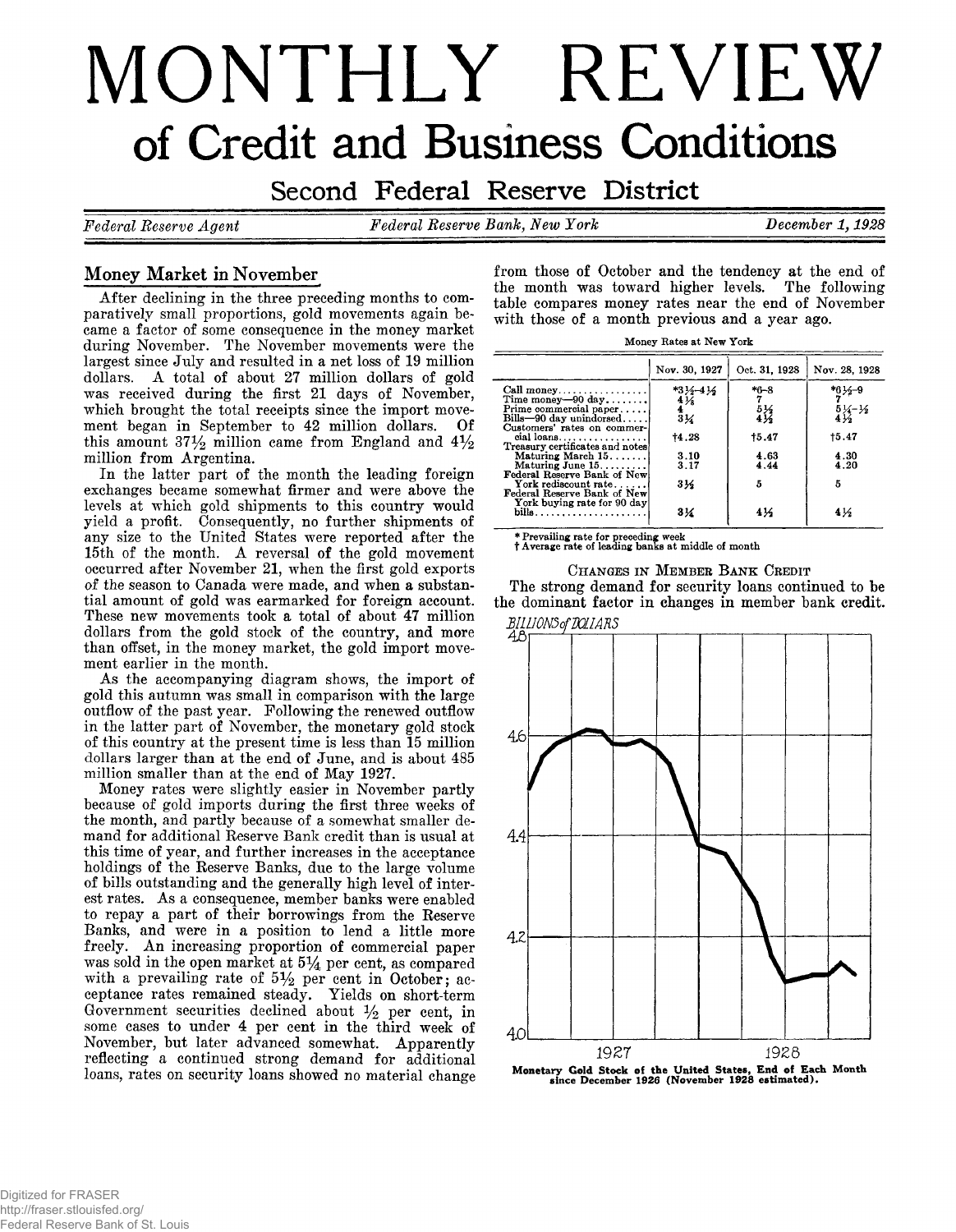

Loans to brokers and dealers in securities made by New York City banks for their own account increased further during the past month, and on November 21 were 300 million dollars larger than in the latter part of August, but remained slightly below the highest point of last May. The total loans and investments of these banks have also remained somewhat below the May levels, as their investments have been reduced about 100 million dollars since that month, and loans other than those secured by stocks and bonds have shown practically no net change.

Outside of New York the tendency appears to have been similar. Loans to brokers and dealers in securities placed by New York banks for out-of-town correspondent banks increased approximately 200 million dollars from the latter part of August to November 21 and are larger than in May. This figure includes, however, not only loans for account of both member and non-member outof-town banks, but also loans placed by those banks for the account of their customers. The total loans and investments of reporting member banks in principal cities other than New York showed no such liquidation during the summer as did New York member banks and the subsequent expansion has carried them to new high levels.

As the accompanying diagram shows, funds from sources other than the New York banks and their correspondent banks have continued to play an important part in the financing of the security markets and are now larger than ever before. These loans have considerably more than doubled during the past year and are now over three-fourths as large as the combined loans made by New York banks for their own account and for out-oftown banks.

#### BILL MARKET

Although the supply of new bills during November was considerably less than the unusually large volume created in October, offerings to the market nevertheless continued rather heavy, as is usual at this season of the year. Reflecting the smaller increase in the supply than in October, offerings of bills to the Reserve Banks also were smaller, and the bill holdings of the System increased only 44 million up to November 21, as against an increase of 156 million during October. Demand for bills, principally by foreign investors, was rather well sustained, and dealers' portfolios at the end of November were smaller than a month earlier. Open market rates for bills were unchanged; the offered rate on the 90-day maturity has been steady at 4*y2* per cent for the past three months.

#### COMMERCIAL PAPER MARKET

The bank investment demand for commercial paper was reported active throughout November. Open market rates for prime names eased slightly, and the selling range became  $5\frac{1}{4}$ -5 $\frac{1}{2}$  per cent, the lowest level since mid-August. There continued to be a dearth of new paper coming into dealers' portfolios from commercial and industrial concerns. At the end of October, the amount of commercial paper outstanding through 24 leading dealers was down to \$427,000,000, or 30 per cent less than the outstandings a year ago. The decline from the end of September to the end of October was less than 1 per cent, however; this is the smallest month-to-month decrease since April, when a small increase occurred.

## Central Bank Rate Changes

Following a one-half per cent rise on August 7, the Bank of Finland raised its discount rate on November 15, again by one-half per cent, to 7 per cent. Recent economic trends which might have led to this decision are: an adverse trade balance, a considerable expansion of central and commercial bank credit, and a contraction of more than 50 per cent in the volume of the Bank's foreign assets.

On the same day a rise in the discount rate of the Imperial Bank of India from 5 to 6 per cent became effective. Last year this bank raised its rate from 5 to 6 per cent on December 8 and again to 7 per cent on December 22. Such changes are attributable to the seasonal movement of Indian exports, which commonly bring about an extension of credit through the winter period.

# Foreign Exchange

The foreign exchanges in the latter part of November appear to reflect some relaxation in the autumn demand for payments to America as well as slightly lower money rates in New York. Probably as a result of these influences a number of exchanges were perceptibly firmer here during the second half of the month. Chief attention was again concentrated upon sterling, not because of any radical movement, but because of the susceptibility of London to gold withdrawals. Fairly consistent weakness in the first two weeks brought the pound sterling down to the season's low level at \$4.84% on the 14th and permitted an inflow of gold from England in November amounting to \$25,000,000. Reacting upward, sterling crossed \$4.85 on the 22nd and reached \$4.85 $\frac{1}{4}$ on the 27th, making gold shipments unprofitable.

In the last days of the month the reichsmark moved upward to \$0.2384, or two points above par. The Dutch guilder, quoted at \$0.4010 on the 5th, firmed to \$0.4018 on the 28th. The fluctuations of the Spanish peseta, which moved through a range of thirty points in October, were very slight in November, this exchange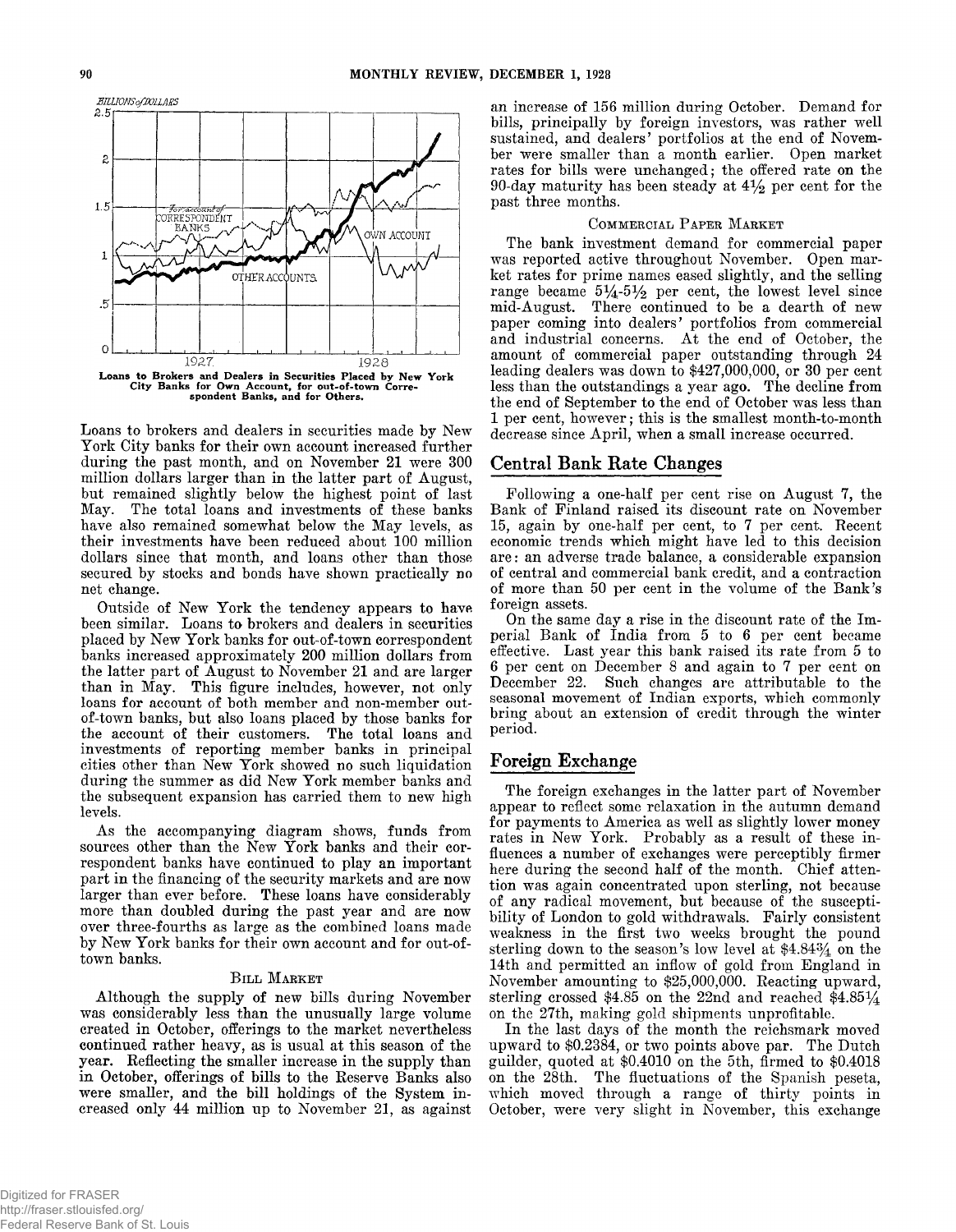

**holding steadily at \$0.1612 during the second half of the month. Slight gains were made by the Swiss and Norwegian exchanges, and various European currencies were reported in steady demand in the last week of the month.**

**Canadian exchange rose to a premium on November 19 for the first time since September, the usual seasonal appreciation of this exchange having hitherto been adversely affected by the attraction of New York money rates. However, exports of Canadian grain are reported to have been very heavy recently and probably account for the sudden shift in the Canadian rate from a discount to a premium. The Argentine peso continued its upward trend, rising eleven points in the month to \$0.9586. It is now above the gold export point for New York.**

**The Japanese yen slipped back from a high of \$0.4670 on November 1 to \$0.4587 on the 28th, or approximately its position in mid-October.**

| Country                                                                                                                                                                                                                                                                                                                                        | Cable Rates                                                                                                                                         |                                                                                                                                                      |                                                                                                                                                     |  |  |
|------------------------------------------------------------------------------------------------------------------------------------------------------------------------------------------------------------------------------------------------------------------------------------------------------------------------------------------------|-----------------------------------------------------------------------------------------------------------------------------------------------------|------------------------------------------------------------------------------------------------------------------------------------------------------|-----------------------------------------------------------------------------------------------------------------------------------------------------|--|--|
|                                                                                                                                                                                                                                                                                                                                                | November 30, 1927                                                                                                                                   | October 31, 1928                                                                                                                                     | November 28, 1928                                                                                                                                   |  |  |
| $A$ ustria<br>$Belgium \ldots \ldots \ldots$<br>$\pmb{\text{England}}$<br>$Frame \dots \dots \dots \dots$<br>$Germany$<br>Italy<br>Netherlands<br>$Normay$<br>Switzerland<br>$Canada \ldots \ldots \ldots$<br>Argentina<br>$Brazil, \ldots, \ldots, \ldots$<br>India<br>$Japan \ldots \ldots \ldots$<br>Hong Kong, dollar<br>$Shanghai, tael.$ | .1410<br>s<br>.1397<br>4.8779<br>.0393<br>.2388<br>.0543<br>.4040<br>.2658<br>.1928<br>1.0009<br>.9718<br>.1192<br>.3656<br>.4577<br>.5011<br>.6386 | \$<br>.1406<br>.1390<br>4.8485<br>.0391<br>.2382<br>.0524<br>.4010<br>.2665<br>. 1924<br>.9996<br>.9574<br>.1196<br>.3649<br>.4656<br>.5005<br>.6416 | s<br>.1406<br>.1390<br>4.8517<br>.0391<br>.2384<br>.0524<br>.4018<br>.2666<br>.1927<br>1.0015<br>.9583<br>.1194<br>.3640<br>.4587<br>.4999<br>.6405 |  |  |

# Gold Movement

**A substantial gold import movement during the first** three weeks of November was followed by a reversal of **the movement in the latter part of the month, and the net result of imports, exports, and earmarkings during the first 28 days of November shows a loss of gold to this country amounting, according to preliminary calculations, to \$19,000,000. As reported above, the weakening of sterling made it profitable for American buyers to import approximately \$25,000,000 from London. The last of these purchases was made in London on November 13. A shipment of \$2,500,000 received from the** **Argentine closed the movement from that country. With the rather abrupt rise of Canadian exchange on the 19th, an efflux of gold began which took \$22,000,000 to Canada between November 21 and 28. A new earmarking movement also developed in the latter part of the month, which caused a net increase of \$25,000,000 in the amount of gold held under earmark for foreign account.**

# **Foreign Trade**

**Exports of merchandise in October, valued at \$555,000,000, were the largest for any month since January 1921. A ll groups of exports were seasonally larger than in September, and all, except crude foodstuffs, showed considerable gains over a year ago. The largest increase over September occurred in the autumn exports of crude materials, chiefly raw cotton; the largest increase over last year was in exports of finished manufactures, especially automobiles. Grain shipments abroad were larger than in recent months, but remained smaller than last year, due no doubt partly to heavy grain production this year in Canada, and also in Europe.**

**Imports, valued at \$357,000,000, showed more than the usual seasonal increase over September but remained practically the same as in October 1927. Compared with September there were increases in all groups of imports, the largest of which was an increase of about 19 per cent in finished manufactures. Increases over last year in the value of imports of manufactured goods and semimanufactures were offset by declines in imports of crude materials and foodstuffs. The quantity of crude rubber imported during October was somewhat smaller than in September, but was substantially larger than in October 1927; however, the increase in quantity continued to be more than offset by the lower level of rubber prices. Raw silk imports were slightly larger in volume than in September but were somewhat smaller than in October 1927; silk prices were higher than in either the previous month or a year ago.**

# **Security Markets**

**The stock market was strong during most of November, and sales were much larger than in any previous month. On several days the volume exceeded 6 million shares, and on most full trading sessions after Election**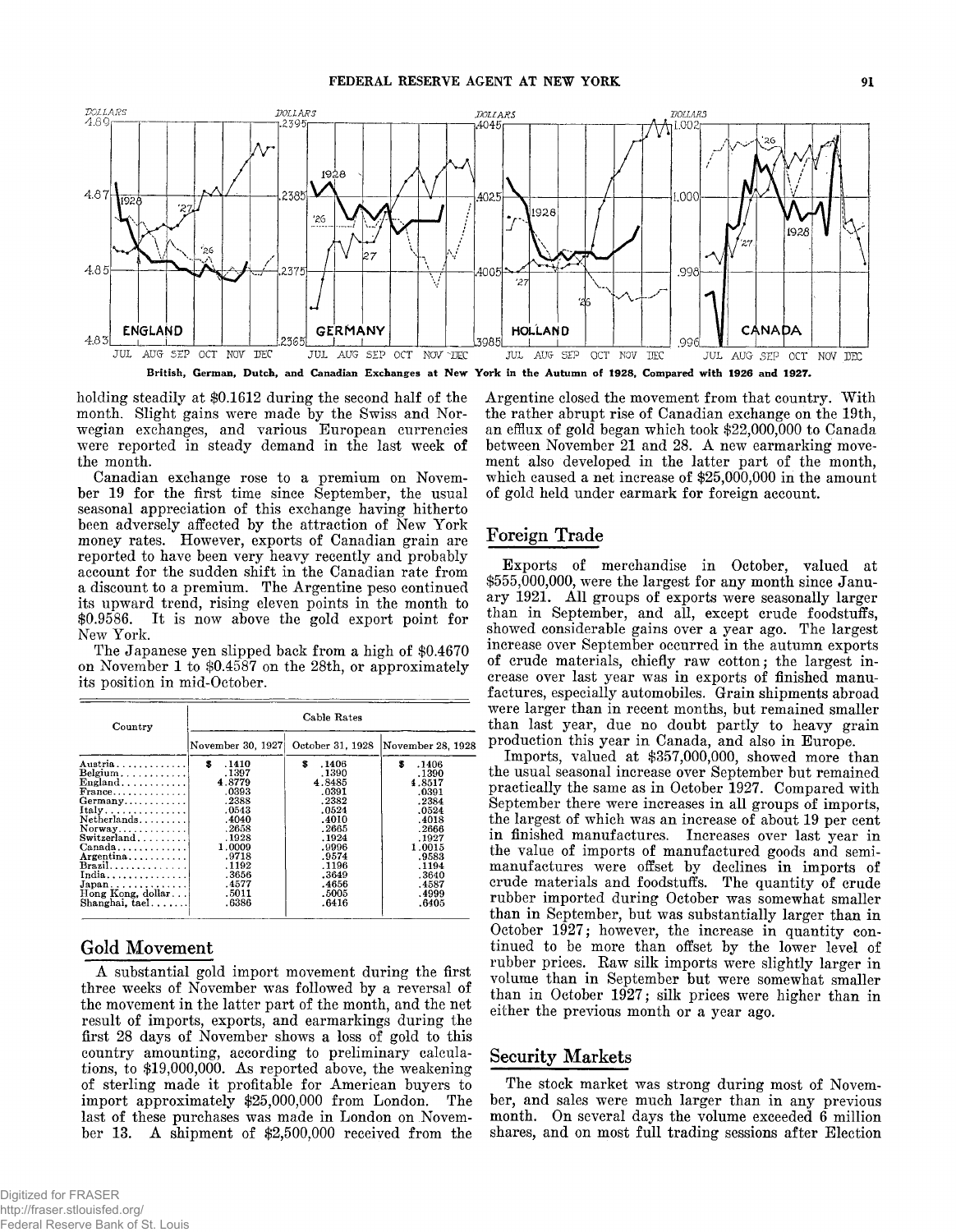

**Day the turnover was above 5 million shares. Practically all groups of stocks showed some net gain for the month, and in a number of individual issues the advances were very large. Representative averages of industrial stocks advanced 18 points or more to new high levels, public utilities stocks advanced substantially above the previous high levels of May, and railroad stocks, which had shown little movement in recent months, advanced to higher levels than ever before.**

**As the accompanying diagram indicates, the recent advances in industrial common stocks have reduced the average yield on these shares to the lowest level in many years. Meanwhile, yields on industrial bonds have advanced somewhat in recent months; so that stock yields are now considerably below the yields on high grade bonds. On only two occasions since the beginning of the war has such a situation prevailed— in late 1925 and early 1926, and again early this year— and in these instances stock yields remained below bond yields for only a short period.**

**The trend of domestic corporation bond prices continued slightly upward during the first part of November, but subsequently prices receded a little and by the end of the month were at levels little different from those at the end of October. For the month as a whole, average prices fluctuated at levels about** *l 1/^* **points above** the extreme August low and about  $2\frac{1}{2}$  points below the **January high levels of the year. Price movements of foreign bonds were relatively small. There was a further advance in long-term United States Government issues,** and current prices averaged about  $1\frac{1}{2}$  points above the **mid-summer low levels.**

# **New Financing**

**Final figures on security flotations during October showed a decline of more than 20 per cent compared** with a year ago. Half of the decline, however, was due **to a much smaller volume of refunding issues than in October 1927, and a considerable part of the remainder was due to a reduction in offerings of foreign securities in this market. As the accompanying diagram indicates, the amount of new capital obtained by domestic corporations in October was larger than last year, and in most**



**of the recent months has compared favorably with a year ago.**

**While firmer money conditions have made the sale of bonds more difficult, the strength in stocks has been favorable to the sale of new stock issues, and an increase in this method of financing has more than offset the decline in bonds. Offerings of State, municipal, and farm loan bonds in the period from April to October have been in somewhat smaller volume than a year ago, and foreign financing during the past four months has been much curtailed.**

**The total of new securities offered publicly in November appears to have been in about the same volume as a year ago. The number and relative importance of stock issues increased further during the month— in one week of the period stock offerings exceeded the amount of new bonds offered. Due principally to \$55,000,000 of New York City issues, the total volume of State, municipal, and farm loan issues was larger than a year ago, for the first time in some months. The New York City issues of corporate stock and bonds were sold at an interest cost to the city of 4.2002 per cent, the highest rate paid by this city since December 1921. Offerings of foreign securities were only about one-half as large as in November of last year, but present indications are that the total amount of security offerings by domestic corporations, including refunding issues, will prove to have been about the same as a year ago.**

# **Employment and Wages**

**Factory employment showed a further seasonal increase in October. In New York State, employment remained slightly smaller than a year ago, but has shown a much larger increase from the beginning of the year than is usual. In the country as a whole the number of factory workers employed was larger than in the preceding year for the first time since September 1926. The ratio between workers called for and registrations for employment at New York State Employment Offices showed a seasonal decline in October and November, but remained slightly above the level of a year ago.**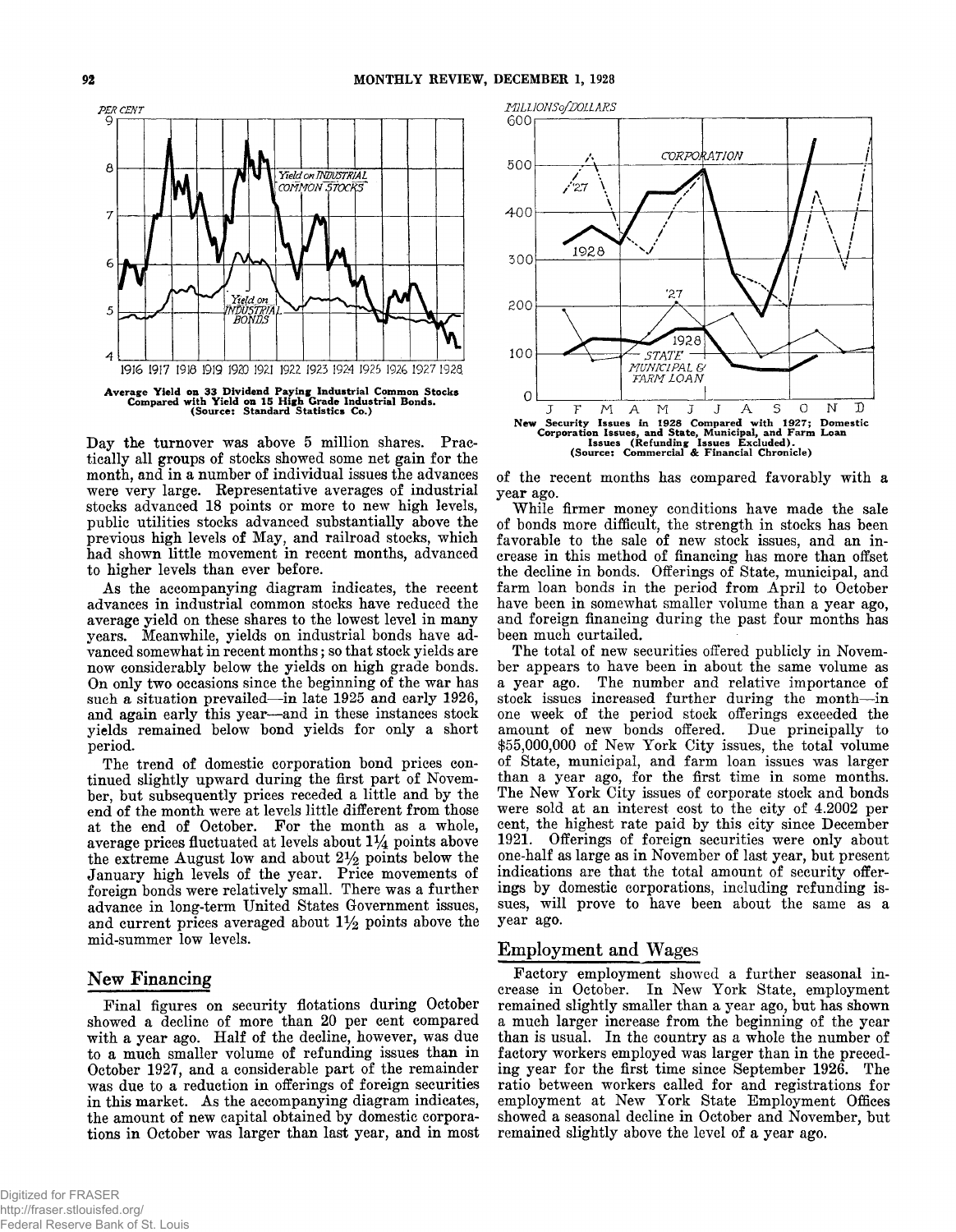**Employment in iron and steel mills of New York State increased further above the 1927 level, and in the machinery and electrical equipment industry exceeded that of a year ago for the first time in many months. In the textile industries, employment in the woolen and worsted and silk mills has increased above the levels of either 1926 or 1927, but employment in the cotton and knit goods mills remains well below the levels of the past two years. There has been a seasonal decline in employment in building material industries since September, and the usual seasonal curtailment has occurred in out-of-door activities.**

### **Business Profits**

**Third quarter net earnings of 210 industrial and mercantile concerns showed an increase of 36% per cent over the corresponding quarter of last year, which, however, was a period in which corporation earnings had shown some decline from those of the previous year. These tabulations frequently exaggerate the increase in corporation profits, due to the fact that statements that are issued early tend to include a large proportion of reports which make favorable showings. However, it is noteworthy that third quarter earnings of these companies showed an increase over second quarter earnings, whereas in recent years, earnings have usually shown a declining tendency in the third quarter.**

**The largest percentage increases over last year were reported by the motor accessories companies, which tripled their profits, and the oil and copper companies, the profits of which were more than double those of a year ago. Other groups showing substantially larger profits were the steel, machine and machine manufacturing, automobile, mining and smelting (other than coal),** and miscellaneous companies. All other groups also **reported at least small increases with the exception of the railroad equipment, coal, and amusement companies.**

**Net profits of these 210 companies for the first nine months of this year have been 18 per cent larger than in** the corresponding period of 1927, and about 11 per cent **larger than in 1926. Telephone and other public utility companies continued to report net earnings around 10 per cent larger than a year ago, both for the third quarter and for the completed nine months. Net operating income of the principal railroads increased in the third quarter to a larger figure than a year ago, but** **remained somewhat smaller than in 1926. The accompanying diagram compares the course of industrial, public utility, and railroad earnings during the past three years.**

**(Net profits in millions of dollars)**

| Corporation Groups                                                                                                                                                                                                                                                                                                                                                                                   | Number                                                                                                          | Third<br>Quarter                                                              |                                                                                                | Nine Months                                                                              |                                                                                          |                                                                               |
|------------------------------------------------------------------------------------------------------------------------------------------------------------------------------------------------------------------------------------------------------------------------------------------------------------------------------------------------------------------------------------------------------|-----------------------------------------------------------------------------------------------------------------|-------------------------------------------------------------------------------|------------------------------------------------------------------------------------------------|------------------------------------------------------------------------------------------|------------------------------------------------------------------------------------------|-------------------------------------------------------------------------------|
|                                                                                                                                                                                                                                                                                                                                                                                                      |                                                                                                                 | 1927                                                                          | 1928                                                                                           | 1926                                                                                     | 1927                                                                                     | 1928                                                                          |
| Motors<br>Motor accessories<br>$\textbf{Steel} \dots \dots \dots \dots \dots \dots \dots \dots$<br>Railroad equipment<br>Food and food products<br>$Chemicals \ldots \ldots \ldots \ldots \ldots$<br>Building supplies<br>Amusement<br>$Coal. \ldots \ldots \ldots \ldots \ldots \ldots \ldots$<br>$\text{Copper} \dots \dots \dots \dots \dots \dots$<br>Other mining and smelting<br>Miscellaneous | 11<br>15<br>24<br>14<br>5<br>25<br>5<br>16<br>9<br>$\begin{smallmatrix}13\3\7\7\5\end{smallmatrix}$<br>12<br>42 | 81<br>4<br>21<br>33<br>4<br>36<br>3<br>7<br>15<br>7<br>6<br>2<br>6<br>5<br>52 | 101<br>11<br>43<br>49<br>3<br>38<br>3<br>10<br>17<br>9<br>6<br>$\overline{2}$<br>14<br>8<br>66 | 218<br>25<br>129<br>143<br>16<br>98<br>6<br>27<br>33<br>21<br>14<br>6<br>19<br>20<br>130 | 248<br>18<br>61<br>119<br>13<br>103<br>я<br>23<br>39<br>20<br>15<br>7<br>19<br>18<br>141 | 300<br>28<br>77<br>130<br>109<br>27<br>43<br>21<br>17<br>4<br>33<br>22<br>179 |
| Total 15 groups                                                                                                                                                                                                                                                                                                                                                                                      | 210                                                                                                             | 282                                                                           | 380                                                                                            | 905                                                                                      | 852                                                                                      | 1,006                                                                         |
|                                                                                                                                                                                                                                                                                                                                                                                                      | 87<br>95                                                                                                        | 55<br>170                                                                     | $61*$<br>₹188                                                                                  | ~155<br>* 515                                                                            | 173<br>$\stackrel{<}{\scriptstyle \sim} 561$                                             | 189*<br>618                                                                   |
| Total public utilities                                                                                                                                                                                                                                                                                                                                                                               | 182                                                                                                             | 225                                                                           | $249*$                                                                                         | 670                                                                                      | 734                                                                                      | 807*                                                                          |
|                                                                                                                                                                                                                                                                                                                                                                                                      | 185                                                                                                             | 337                                                                           | 358                                                                                            | 891                                                                                      | 210                                                                                      | 820                                                                           |

**\* Partly estimated**

# **Building**

**Awards of building and engineering contracts in the New York and Northern New Jersey district continued to increase in October; the total for the month was 21 per cent larger than for September and 12 per cent larger than for October 1927, according to the F. W . Dodge Corporation report. The increases over a month earlier and a year ago were due almost entirely to larger contracts for public works and utilities, which included a \$43,000,000 water supply project and an \$8,000,000 subway contract in New York City. Contracts for commercial buildings also showed an increase over the previous month and a year ago, but residential contracts, while in slightly larger volume than in September, were 18 per cent smaller than a year ago.**

**During the first ten months of this year the total volume of building contracts awarded in the 37 reporting states has been 7 per cent larger than a year ago. During the first three weeks of November, however, a reduc-**

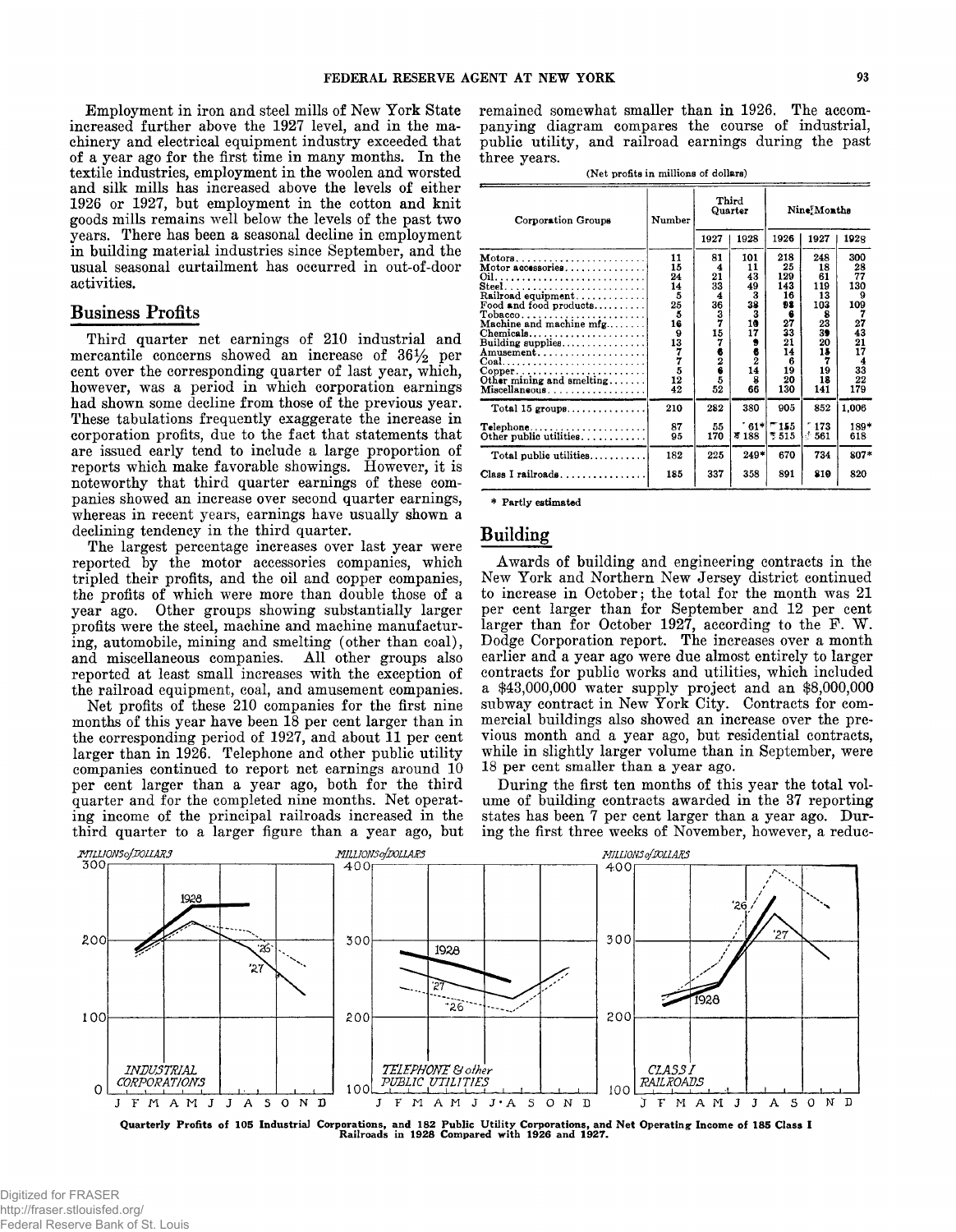**tion in the daily average of contracts, as compared with the corresponding period of 1927, indicated a considerably lower level of building operations.**

# **Indexes of Business Activity**

**Domestic retail trade increased less than usual in October following the large volume of September, but foreign trade increased more than usual. Average daily car loadings of merchandise and miscellaneous freight declined slightly; loadings of bulk freight showed about the usual seasonal increase.**

**An extremely large volume of financial activity is reflected in the establishment of a new high record for sales of stocks on the New York Stock Exchange, and a new high record for October for bank debits in New York City. The velocity of bank deposits also was very high.**

**This bank's indexes of business activity, in which allowance has been made for year-to-year growth, for the usual seasonal variations, and where necessary for price changes, are shown below.**

**f(Computed trend of past years=100 per cent; adjusted for seasonal variations)**

|                                                                                                                                                                                                                                                                                                                                                                                                          | 1927                                                                    | 1928                                                                     |                                                                         |                                                                         |
|----------------------------------------------------------------------------------------------------------------------------------------------------------------------------------------------------------------------------------------------------------------------------------------------------------------------------------------------------------------------------------------------------------|-------------------------------------------------------------------------|--------------------------------------------------------------------------|-------------------------------------------------------------------------|-------------------------------------------------------------------------|
|                                                                                                                                                                                                                                                                                                                                                                                                          | Oct.                                                                    | Aug.                                                                     | Sept.                                                                   | Oct.                                                                    |
| Primary Distribution<br>Car loadings, merchandise and misc<br>Car loadings, other<br>Exports<br>Imports<br>Panama Canal traffic<br>Wholesale $trade \ldots \ldots \ldots \ldots \ldots \ldots$                                                                                                                                                                                                           | 103<br>92<br>97<br>114<br>101<br>93                                     | 102<br>93<br>100<br>110<br>89<br>101                                     | 104<br>97<br>94<br>102<br>85<br>95                                      | 103<br>97<br>105p<br>109p<br>. .<br>. .                                 |
| Distribution to Consumer<br>Department store sales, 2nd Dist. $r \ldots$ .<br>Other chain store sales<br>Mail order sales<br>Life insurance paid for $r_1, \ldots, r_k, \ldots$<br>$Advertising \dots \dots \dots \dots \dots \dots \dots \dots \dots$                                                                                                                                                   | 94r<br>105<br>108<br>102<br>101r<br>100                                 | 93r<br>103<br>97<br>137<br>94r<br>97                                     | 106r<br>104<br>109<br>132<br>101r<br>96                                 | 94<br>101<br>101<br>115 p<br>98<br>95                                   |
| General Business Activity<br>Bank debits, outside of New York City.<br>Bank debits, New York City<br>Velocity of bank deposits, outside of New<br>Velocity of bank deposits, New York City<br>Shares sold on N. Y. Stock Exchange<br>Postal receipts<br>Electric power<br>Employment in the United States<br>Business failures<br>Building contracts, 36 states<br>New corporations formed in N.Y. State | 106<br>136<br>110<br>144<br>204<br>90<br>104<br>98<br>102<br>139<br>112 | 104<br>149<br>113<br>166<br>293<br>90<br>109r<br>99<br>115<br>110<br>108 | 111<br>165<br>120<br>190<br>398<br>84<br>107<br>98<br>104<br>142<br>100 | 106<br>164<br>117<br>188<br>389<br>88<br>. .<br>98<br>115<br>136<br>126 |
| General price level<br>Composite index of wages                                                                                                                                                                                                                                                                                                                                                          | 173<br>222<br>169                                                       | 176<br>223<br>172                                                        | 178<br>224<br>173                                                       | 177<br>224<br>172                                                       |

# **Production**

**Productive activity continued in October at a high level. Output of passenger automobiles and trucks declined about 4 per cent from September, but was 82 per cent above the level of a year ago. Steel ingot production established a new high record, and pig iron production was the largest for any October excepting the war years of 1916 and 1918. Production of coal and of coke increased more than usual, and copper established a new post-war high record. Mill consumption of silk declined from the high level of September, but woolen mill activity and consumption of cotton increased sharply; cotton consumption was larger than a year ago for the first time since last November, and wool activity was the highest since December 1926.**

**In November, productive activity was generally at a lower level, but the decline appears to have been no larger than is usual for that month.**

**(Computed trend of past years=100 per cent; adjusted for seasonal variations)**

|                                                                                                                                                                                          | 1927                          | 1928                              |                                |                                   |
|------------------------------------------------------------------------------------------------------------------------------------------------------------------------------------------|-------------------------------|-----------------------------------|--------------------------------|-----------------------------------|
|                                                                                                                                                                                          | Oct.                          | Aug.                              | Sept.                          | Oct.                              |
| Producers' Goods<br>Pig iron<br>Steel ingots<br>Cotton consumption<br>Woolen mill activity*                                                                                              | 92<br>84<br>105               | 105<br>114<br>94                  | 105<br>119<br>90               | 110<br>118<br>104                 |
| $Petroleum \ldots \ldots \ldots \ldots \ldots \ldots \ldots \ldots$<br>$Bituminous coal.$                                                                                                | 97<br>112<br>117<br>82<br>95  | 81<br>117<br>110<br>79<br>100     | 87<br>118<br>110<br>83r<br>101 | 98 p<br>109<br>109p<br>88<br>106  |
|                                                                                                                                                                                          | 95<br>99<br>98<br>104         | 88r<br>109<br>98<br>104           | 78<br>114<br>10.5r<br>102      | 81n<br>121<br>99<br>101           |
| $\rm{ Tin}$ deliveries<br>Leather, sole<br>Paper, total<br>Wood pulp. $\dots$ , $\dots$ , $\dots$ , $\dots$ , $\dots$ , $\dots$ , $\dots$ , $\dots$                                      | 96<br>103<br>125<br>98<br>94  | 114<br>120<br>134<br>105r<br>107  | 105<br>111<br>132<br>100<br>99 | 101<br>116<br>123<br>.<br>.       |
| Consumers' Goods                                                                                                                                                                         | 85<br>01                      | 90<br>91                          | 92<br>88                       | 105<br>81                         |
| Cattle slaughtered<br>$\text{Sheep slaughtered.} \dots \dots \dots \dots \dots \dots$<br>$Calves slaughtered. \ldots \ldots \ldots \ldots \ldots$<br>Farm produce shipped<br>Wheat flour | 102<br>88<br>94<br>91         | 108<br>80<br>102<br>95            | 108<br>75<br>89<br>85          | 119<br>81<br>99<br>95             |
| Sugar meltings, $U. S.$ ports<br>Gasoline<br>Anthracite coal<br>Newsprint                                                                                                                | 111<br>100<br>101<br>87       | 95<br>104<br>90<br>88             | 115<br>106<br>90<br>83<br>108  | 124<br>115<br>91                  |
| $\text{Printing activity} \dots \dots \dots \dots \dots \dots \dots$<br>Tobacco products<br>$\mathrm{Tres} \dots$<br>Automobile, passenger                                               | 103<br>102<br>100<br>98<br>69 | 108r<br>116<br>119r<br>125<br>155 | 105<br>102<br>134<br>145       | .<br>113<br>102p<br>14 1 p<br>124 |
| Automobile, truck                                                                                                                                                                        | 95                            | 131                               | 133r                           | 138                               |

**\* Seasonal variation not allowed for** *p* **Preliminary r Revised**



Production of Steel, Passenger Automobiles, and Petroleum, and Mill Consumption of Cotton in 1928 Compared with 1926 and 1927.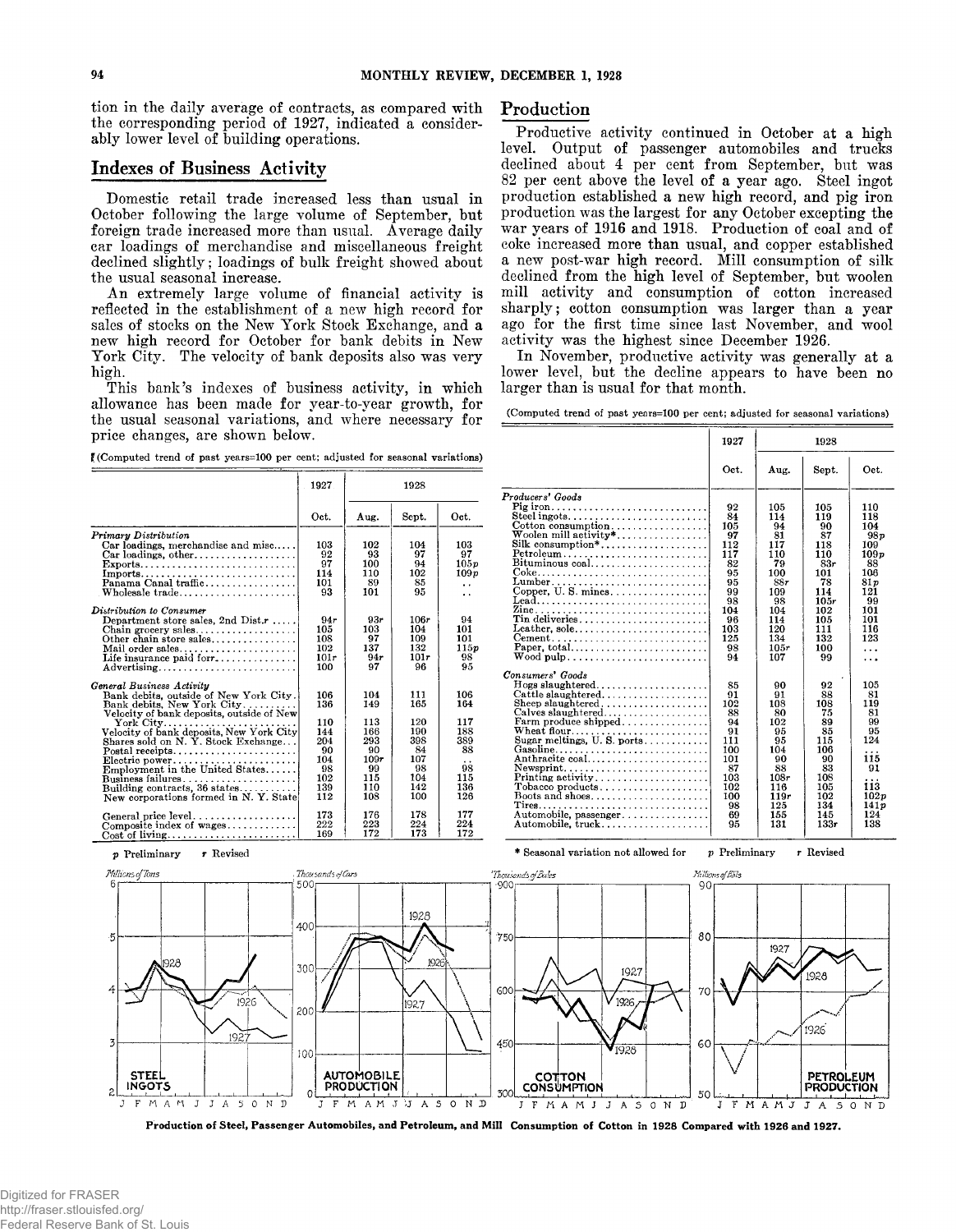## **Wholesale Trade**

**October reports on wholesale trade in this district showed a larger average increase over a year previous than in any other month in the past three years. One more selling day than in October 1927 accounted for a minor part of the increase. Substantial increases in the clothing trades, which have reported smaller sales than a year ago in most of the recent months, were an important factor, and more active trade was reported also in a number of other lines.**

**Commission house sales of cotton goods showed the largest increase over a year previous in more than a year, and jobbers' sales showed a small increase. The grocery, drug, stationery, and diamond trades reported** larger sales than a year ago, following decreases in **September, and the shoe, hardware, and jewelry trades showed smaller decreases than in September. Machine tool sales continued in more than double the volume of a year ago.**

| Commodity                                                                                                                                                                |                                                            | Percentage<br>Change<br>October 1928<br>compared with<br>September 1928 |                                                             | Percentage<br>Change<br>October 1928<br>compared with<br>October 1927 | September 30.<br>Collected<br>in October | Per cent of<br>Accounts<br>Outstanding |
|--------------------------------------------------------------------------------------------------------------------------------------------------------------------------|------------------------------------------------------------|-------------------------------------------------------------------------|-------------------------------------------------------------|-----------------------------------------------------------------------|------------------------------------------|----------------------------------------|
|                                                                                                                                                                          | Net<br>Sales                                               | $^{Stock}$<br>end of<br>month                                           | Net<br>Sales                                                | Stock<br>end of<br>month                                              | 1927                                     | 1928                                   |
| Groceries<br>Men's clothing<br>Women's dresses<br>Women's coats and suits<br>Cotton goods-Jobbers<br>Cotton goods $-$ Com-                                               | $+18.4$<br>$-9.7$<br>$-8.7$<br>$+23.6$<br>$+6.6$           | $+18.4$<br>$\cdots$<br>$\overline{a}$<br>.<br>6.1                       | $+6.7$<br>$+22.2$<br>$+47.0$<br>$+2.8$<br>$+$<br>1.9        | $+3.4$<br>$\cdots$<br>$\cdots$<br>.<br>5.6                            | 77.7<br>34.8<br>.<br>.<br>32.2           | 78.5<br>38.1<br>.<br>.<br>35.6         |
| $mission \ldots \ldots \ldots$<br>Silk goods<br>$\text{Shoes.} \dots \dots \dots \dots \dots$<br>$Drugs \dots \dots \dots \dots$<br>Hardware<br>Machine $\text{tools**}$ | $-3.4$<br>$-7.3$<br>$-9.2$<br>$+25.3$<br>$+14.5$<br>$+7.1$ | $5.4*$<br>┿<br>0.8<br>$+$<br>7.5<br>—<br>$\div$<br>1.4<br>$\cdots$      | $+13.0$<br>$-4.2$<br>$-0.5$<br>$+4.1$<br>$-2.7$<br>$+113.0$ | $+17.6*$<br>$-16.8$<br>$+17.0$<br>$+4.6$<br>$\ddotsc$                 | 49.0<br>49.0<br>46.9<br>48.0<br>.        | 46.2<br>48.9<br>44.8<br>48.8<br>.      |
| $Stationery \ldots$<br>$Paper \ldots \ldots \ldots \ldots$<br>Diamonds<br>Jewelry                                                                                        | $+22.1$<br>$+18.3$<br>$+19.5$<br>$+45.5$                   | $\cdots$<br>$\cdots$<br>┿<br>4.4                                        | $+8.8$<br>$+6.9$<br>$+13.7$<br>4.1                          | $\cdots$<br>$\cdots$<br>2.4<br>┿                                      | 69.3<br>68.1<br>22.1                     | 68.1<br>63.1<br>23.4                   |
| Weighted Average                                                                                                                                                         | $+7.2$                                                     | .                                                                       | $+15.0$                                                     |                                                                       | 52.4                                     | 53.1                                   |

\* Quantity not value. Reported by Silk Association of America. \*\* Reported by the National Machine Tool Builders' Association.

### **Chain Store Sales**

**Chain grocery systems in this district reported substantial increases over October 1927 in total sales and in average sales per store. Ten cent, tobacco, shoe, and variety chains all showed smaller increases in total sales in October than in September, however, and after allowance for the larger number of stores operated, all types other than grocery chains showed smaller sales per store than a year ago.**

|                                                                                                                                                            | Percentage Change October 1928<br>compared with October 1927                       |                                                                       |                                                                      |  |
|------------------------------------------------------------------------------------------------------------------------------------------------------------|------------------------------------------------------------------------------------|-----------------------------------------------------------------------|----------------------------------------------------------------------|--|
| Type of Store                                                                                                                                              | Number of<br><b>Stores</b>                                                         | Total<br>Sales                                                        | Sales per<br>Store                                                   |  |
| Ten cent<br>$Drug \ldots \ldots \ldots \ldots \ldots \ldots \ldots \ldots \}$<br>$\text{Tobacco}\ldots\ldots\ldots\ldots\ldots\ldots\ldots\ldots$<br>Candy | $+0.3$<br>$+9.4$<br>$\frac{1}{4}$ $\frac{7}{5}$ .9<br>$+9.1$<br>$+18.0$<br>$+16.0$ | $+13.8$<br>$+ 5.4$<br>$+2.6$<br>$-3.3$<br>$+4.2$<br>$+15.8$<br>$+1.9$ | $+13.4$<br>$-3.6$<br>$-5.0$<br>$-8.0$<br>$-4.5$<br>$-1.8$<br>$-12.2$ |  |
|                                                                                                                                                            | $+5.3$                                                                             | $+8.3$                                                                | $+2.9$                                                               |  |

# **Department Store Trade**

**Total sales of reporting department stores in this district were more than 4 per cent larger in October than a year ago, about the same increase as in September. However, the average daily rate of sales was only slightly larger than last year in October, as compared with an increase of about 9 per cent in September. Newark stores reported a substantially higher daily rate of sales than in October 1927, but most of the other localities in the district showed little if any increase. Apparel stores continued to report much larger sales than a year previous.**

**Stocks of merchandise showed a moderate increase during the month in preparation for the holiday trade, but were no larger at the end of October than a year previous. Consequently, the rate of stock turnover remained slightly larger than a year ago. Collections against charge accounts were at about the same rate as in October 1927.**

|                                                                                                                                                                                                                                                                                                                                                                                                                                   | Percentage<br>Change<br>October 1928<br>compared with<br>October 1927                                                                                                 |                                                                                                                    | Per cent of<br>Accounts<br>Outstanding<br>September 30<br>Collected in<br>October |                                           |
|-----------------------------------------------------------------------------------------------------------------------------------------------------------------------------------------------------------------------------------------------------------------------------------------------------------------------------------------------------------------------------------------------------------------------------------|-----------------------------------------------------------------------------------------------------------------------------------------------------------------------|--------------------------------------------------------------------------------------------------------------------|-----------------------------------------------------------------------------------|-------------------------------------------|
| Locality                                                                                                                                                                                                                                                                                                                                                                                                                          | Net<br>Sales                                                                                                                                                          | Stock<br>on hand<br>end of<br>month                                                                                | 1927                                                                              | 1928                                      |
| New York<br>$Buffalo \ldots \ldots \ldots \ldots \ldots \ldots \ldots \ldots \ldots$<br>$Rochester \ldots \ldots \ldots \ldots \ldots \ldots \ldots \ldots \ldots$<br>Syracuse<br>Newark<br>$\text{Bridgeport} \dots \dots \dots \dots \dots \dots \dots \dots \dots$<br>Northern New York State<br>Central New York State<br>Southern New York State<br>Hudson River Valley District<br>Capital District<br>Westchester District | $+4.4$<br>1.0<br>—<br>1.7<br>$+$<br>$+$<br>5.3<br>$+12.9$<br>$+2.2$<br>0.8<br>—<br>$+15.3$<br>$-9.3$<br>$+3.3$<br>$-4.7$<br>1.3<br>$\overline{\phantom{0}}$<br>$+1.4$ | $+1.3$<br>$-3.0$<br>2.1<br>—<br>$+2.4$<br>$+0.8$<br>$-11.3$<br>$-10.6$<br>$\cdots$<br>$\cdots$<br>.<br>.<br>.<br>. | 53.4<br>43.0<br>44.0<br>.<br>46.6<br>38.7<br>.<br>.<br>.<br>.                     | 53.7<br>44.4<br>47.1<br>.<br>46.3<br>40.5 |
| All department stores                                                                                                                                                                                                                                                                                                                                                                                                             | $+4.8$                                                                                                                                                                | $-0.2$                                                                                                             | 49.6                                                                              | 49.9                                      |
| Apparel stores                                                                                                                                                                                                                                                                                                                                                                                                                    | $+14.2$                                                                                                                                                               | $+2.0$                                                                                                             | 48.8                                                                              | 48.3                                      |
|                                                                                                                                                                                                                                                                                                                                                                                                                                   |                                                                                                                                                                       |                                                                                                                    |                                                                                   |                                           |

**Substantial increases compared with October 1927 . were reported in sales of musical instruments and radio receivers, shoes— especially women's— furniture and home furnishings, and women's apparel, and there were moderate increases in various other departments.**

|                                                                                                                                                                                                                                                                                                                                                                                                                                                                         | Net Sales<br>Percentage, Change<br>October 1928<br>compared with<br>October 1927                                                                                                                | Stock on Hand<br>Percentage Change<br>October 31, 1928<br>compared with<br>October 31, 1927                                                                                                     |
|-------------------------------------------------------------------------------------------------------------------------------------------------------------------------------------------------------------------------------------------------------------------------------------------------------------------------------------------------------------------------------------------------------------------------------------------------------------------------|-------------------------------------------------------------------------------------------------------------------------------------------------------------------------------------------------|-------------------------------------------------------------------------------------------------------------------------------------------------------------------------------------------------|
| Musical instruments and radio<br>Home furnishings<br>Books and stationery<br>Furniture<br>Women's ready-to-wear accessories<br>Luggage and other leather goods<br>Women's and Misses' ready-to-wear<br>$\text{Cotten goods} \dots \dots \dots \dots \dots \dots \dots$<br>Men's furnishings<br>Toilet articles and drugs<br>Linens and handkerchiefs<br>Tovs and sporting goods<br>Silverware and jewelry<br>Men's and Boys' wear<br>Silks and velvets<br>Miscellaneous | $+69.4$<br>$+16.4$<br>$+12.6$<br>$+11.9$<br>$+10.8$<br>$+9.8$<br>$+9.3$<br>$+7.7$<br>$+7.6$<br>$+7.6$<br>$+7.5$<br>$+6.9$<br>$+6.7$<br>$+3.9$<br>$+0.8$<br>$-2.6$<br>$-5.9$<br>$-7.5$<br>$+7.9$ | $-36.7$<br>$+18.2$<br>$+9.8$<br>$+ 6.7$<br>$-4.1$<br>$+1.6$<br>$+4.6$<br>$-5.6$<br>$+3.8$<br>$-2.8$<br>$-6.8$<br>$+13.6$<br>$-0.9$<br>$+9.9$<br>$-9.1$<br>$+7.1$<br>$-10.3$<br>$-6.0$<br>$-6.4$ |